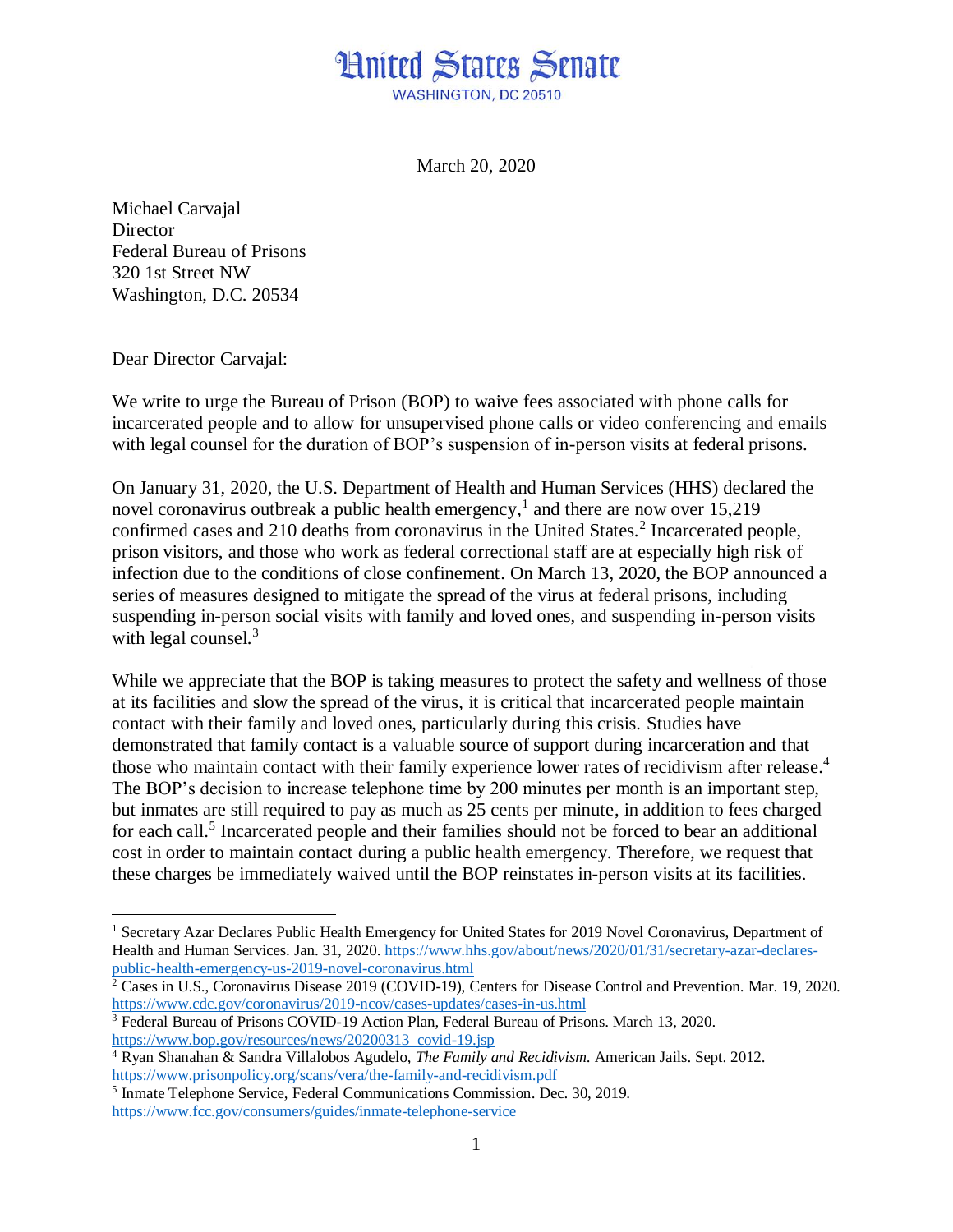It is also essential that incarcerated people continue to have the opportunity to consult with an attorney without supervision or surveillance. By suspending in-person visits, incarcerated people may be forced to communicate with their attorney using the prison phone or email systems that are monitored by prison officials. The BOP must guarantee that incarcerated people can make telephone calls or use video conferencing services and send emails to communicate with an attorneys in a private and confidential setting. At a minimum, the BOP should agree not to monitor, and to treat as confidential, all calls and emails to or from attorneys which are identified by the parties as attorney-client privileged, just as the BOP treats attorney-client mail. Charges for these calls or services should also be waived until the BOP reinstates in-person visits.

Thank you for your attention to this urgent matter.

Sincerely,

 $\sim$   $N$  $\sim$ 

 $Amv$  $K$ lobuchar United States Senator

\_\_\_\_\_\_\_\_\_\_\_\_\_\_\_\_\_\_\_\_\_\_\_\_

Sanders United States Senator

 $\mu$ male

mala D. Harris United States Senator

 $\alpha$ wond  $\gamma$  11 and

Edward J. Markey United States Senator

 $C1CA$  swam

Richard J. Durbin United States Senator

 $\mu$ 

Michael F. Bennet United States Senator

 $O$  when  $U$ 

Sherrod Brown United States Senator

\_\_\_\_\_\_\_\_\_\_\_\_\_\_\_\_\_\_\_\_\_\_\_\_

Christopher A. Coons United States Senator